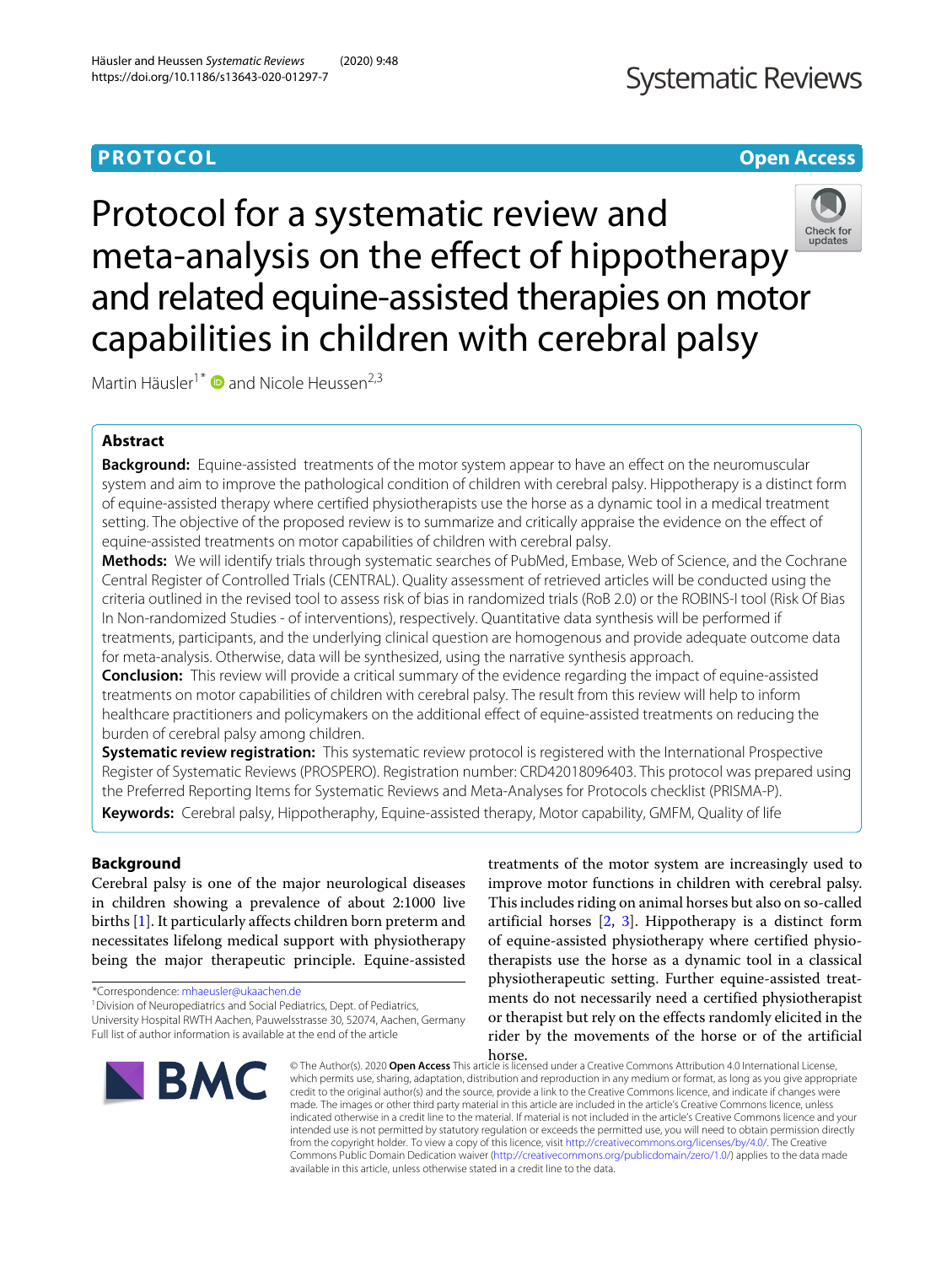A large and increasing number of children with cerebral palsy have access to different forms of equine-assisted therapy. As this treatment interacts with a malfunctioning neuromuscular system and aims to improve this pathological medical condition, proof for its therapeutic efficiency is needed. In this context, an increasing number of studies have focused on this question, ranging from single case reports to controlled studies [\[3,](#page-4-2) [4\]](#page-4-3). Outcome measures used in these studies are heterogeneous, including different tests for motor function (for example, the GMFM (Gross Motor Function Measure), pediatric balance scale, SATCo (segmental assessment of trunc control), modified Ashworth scale, quantitative gait analysis) but also electromyographic or comparable measurements [\[4](#page-4-3)[–6\]](#page-4-4). A series of reviews has already addressed distinct aspects of these results, frequently only including studies with the GMFM as only outcome measure, none including artificial horses or distinguishing between hippotherapy and further equine-assisted treatments. Therefore, it seems advisable to gain a more global view on the effects of equine-assisted therapies, on the overall effects as well as on differences between distinct treatment modalities.

# **Objectives**

The aim of this review is to evaluate whether hippotherapy and/or related equine-assisted treatments including artificial horses do influence functional parameters in comparison to usual care in children with cerebral palsy. The proposed systematic review and meta-analyisis will answer the following questions:

- 1. What is the comparative effectiveness of hippotherapy and related equine-assisted treatments compared to standard treatment with regard to motor function (assessed for example by GMFM, electromyographic tests, or movement analysis) in children with cerebral palsy?
- 2. What is the comparative effectiveness of hippotherapy and related equine-assisted treatments compared to standard treatment with regard to quality of life and autonomic function (assessed for example by PEDI (Pediatric Evaluation of Disability Inventory), CHQ (Child Health Questionnaire), Barthel scale) in children with cerebral palsy?
- 3. Is there an advantage in the use of living horses compared to artificial horses?
- 4. Can the observed heterogeneity in the results be explained by study-specific or clinical characteristics?

# **Methods**

# **Eligibility criteria**

The selection of studies is based on the following eligibility criteria.

## *Population*

We will include pediatric patients with perinatally acquired or congenital cerebral palsy and an age below 18 years. Due to epidemiological reasons in most of these children, cerebral palsy will be related to preterm birth. In a minority, it may be related to alternative reasons such as congenital cerebral malformations or perinatal hypoxia in term-born children.

# *Intervention*

We will include trials evaluating animal horse (hippotherapy versus further equine-assisted treatments) or artificial horse therapy (conducted by certified or non-certified therapists) in order to improve motor functions of children with cerebral palsy.

## *Comparator*

We will use waitlist controls or non-equine therapies, e.g., physiotherapy or other treatments focusing on the motor system as comparator to horse (animal or artificial)-based therapy.

# *Outcome*

We will extract outcomes on motor function, quality of life, and autonomic function. Motor function assessment can be performed by different instruments, e.g., GMFM, electromyographic tests, or movement analysis. Quality of life or performance in daily activities can be assessed, for example, by PEDI (Pediatric Evaluation of Disability Inventory), CHQ (Child Health Questionnaire), or Barthel scale. Autonomic function assessment will be evaluated by, for example, heart rate variability or blood pressure measurements.

#### *Study design*

We will primarily include parallel-arm or crossover randomized controlled trials (RCTs) and will supplement RCTs with observational cohort studies. Our focus is on hippotherapy or equine-assisted therapy versus any other intervention including "nothing." Therefore, we will include multi-arm studies if available.

# *Setting*

There is no restriction concerning for example distinct standards of treatment or outcome measurement although these data may be included for further analysis.

# *Time frame*

There is no restriction concerning for example duration of treatment or duration of follow-up although these data may be included for further analysis.

## *Language and publication status*

We will include publications in English, German, French, or Spanish language. We will include studies reported as full text, those published as abstract only, and unpublished data.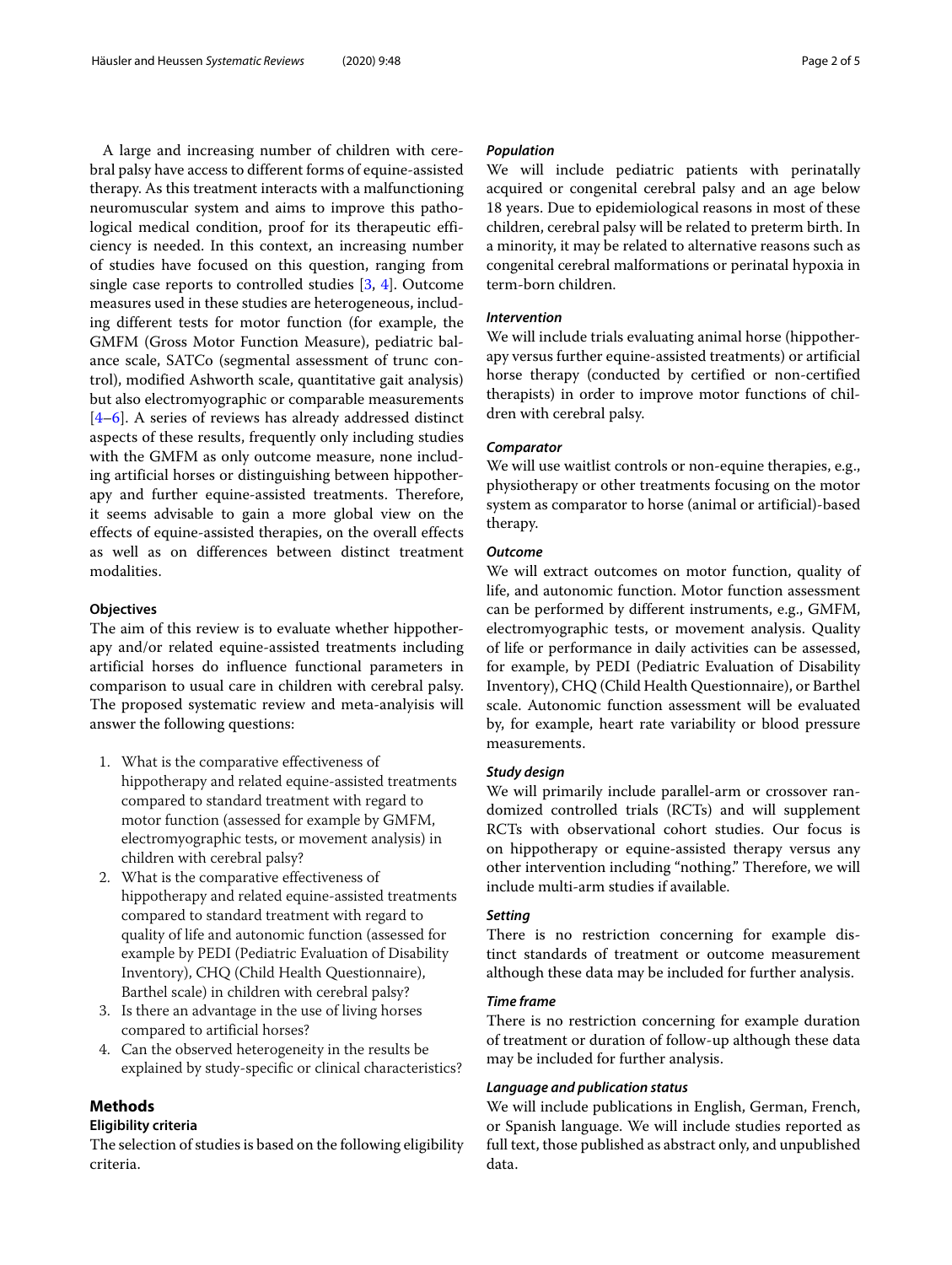#### **Information sources**

We will identify trials through systematic searches of the PubMed, Embase, Web of Science, and Cochrane Central Register of Controlled Trials (CENTRAL) databases using medical subject headings (MeSH) and text words related to hippotherapy and cerebral palsy. Based on the references of the included studies, we will identify further relevant studies. In order to avoid overlooking studies that are ongoing or recently completed, we will also conduct a search of ClinicalTrials.gov [\(www.ClinicalTrials.gov\)](www.ClinicalTrials.gov), the WHO International Clinical Trials Registry Platform (ICTRP) Search Portal [\(http://apps.who.int/trialsearch/\)](http://apps.who.int/trialsearch/), and the International Prospective Register of Systematic Reviews (PROSPERO) [\(https://www.crd.york.ac.uk/](https://www.crd.york.ac.uk/ prospero/) [prospero/\)](https://www.crd.york.ac.uk/ prospero/) for ongoing or unpublished trials and metaanalyses. In addition, we will contact experts to avoid overlooking relevant information.

# **Search strategy**

The PubMed search strategy will be developed by the project team. We will perform a preliminary search in the PubMed database in order to identify a first set of publications suitable for inclusion. The reference list of these publications will be searched for further publications to be included. Moreover, from the keywords listed in these publications and by further analyzing these publications, we will identify additional keywords in order to build a final search strategy. This final search strategy will be reused for the PubMed database and will be adapted for the abovementioned further databases. A draft PubMed search strategy is included in the [Appendix.](#page-4-5)

We will search all databases from their inception to the present, and we will restrict our search to English, German, French, or Spanish language of publication or publication status. We will check reference lists of all included studies and any relevant systematic reviews identified for additional references to trials. We will contact authors for missing data and ongoing trials. The searches will be re-run just before the final analyses and further studies retrieved for inclusion.

#### **Data management**

Literature search results will be stored in EndNote. We will identify multiple reports of the same study by matching the order of author names. To avoid double counting, we will include the most embracing report of the particular study only.

#### **Selection process**

The two review authors (MH, NH) will independently assess titles and abstracts of all publications after removing duplicates. Studies which do not meet the inclusion criteria are excluded from further consideration. Possible disagreement will be solved by discussion, and reasons

for each excluded study will be recorded. Full texts of the remaining studies will be treated in the same way. The selection process will be documented in a PRISMA flow diagram [\[7\]](#page-4-6).

#### **Data collection process**

We will use a purposely developed data collection form for study characteristics and outcome data, which has been piloted on at least one study in the review. The two review authors (MH, NH) will independently extract outcome data from included studies to check each others work. We will resolve disagreements by consensus. One review author (NH) will transfer data into the Review Manager (RevMan 5.3.) file. We will double check that data is entered correctly by comparing the data presented in the systematic review to the data collection form.

#### **Data items**

We will extract the following study characteristics:

- Methods: study design, total duration of study, details of any "run in" period, number of study centers and locations, study setting, and date of study
- Participants: N randomized, N lost to followup/withdrawn, <sup>N</sup> analyzed, mean age, age range, gender, severity of condition (e.g., GMFCS (Gross Motor Function Classification System)), inclusion and exclusion criteria, and reported differences between intervention and comparison groups
- Interventions: type of equine-assisted therapy (hippotherapy, not hippotherapy, artificial horse), duration of treatment phase, number of treatments, existence of defined standards of treatment, comparator, concomitant medications or therapies, and excluded medications or therapies
- Outcomes: primary and secondary outcomes specified, and time points reported.
- Notes: funding for trial, and notable conflicts of interest of trial authors.

# **Outcomes and prioritization**

We will consider motor function assessed by different instruments, e.g., GMFM, electromyographic tests, or movement analysis as primary outcome. Secondary outcomes will address changes related to domains other than motor function, such as functioning during daily life, quality of life (for example, PEDI (Pediatric Evaluation of Disability Inventory), CHQ (Child Health Questionnaire), Barthel scale), or autonomic functions.

# **Risk of bias in individual studies**

The two review authors (MH, NH) will independently assess risk of bias for each study using the criteria outlined in the revised tool to assess risk of bias in ran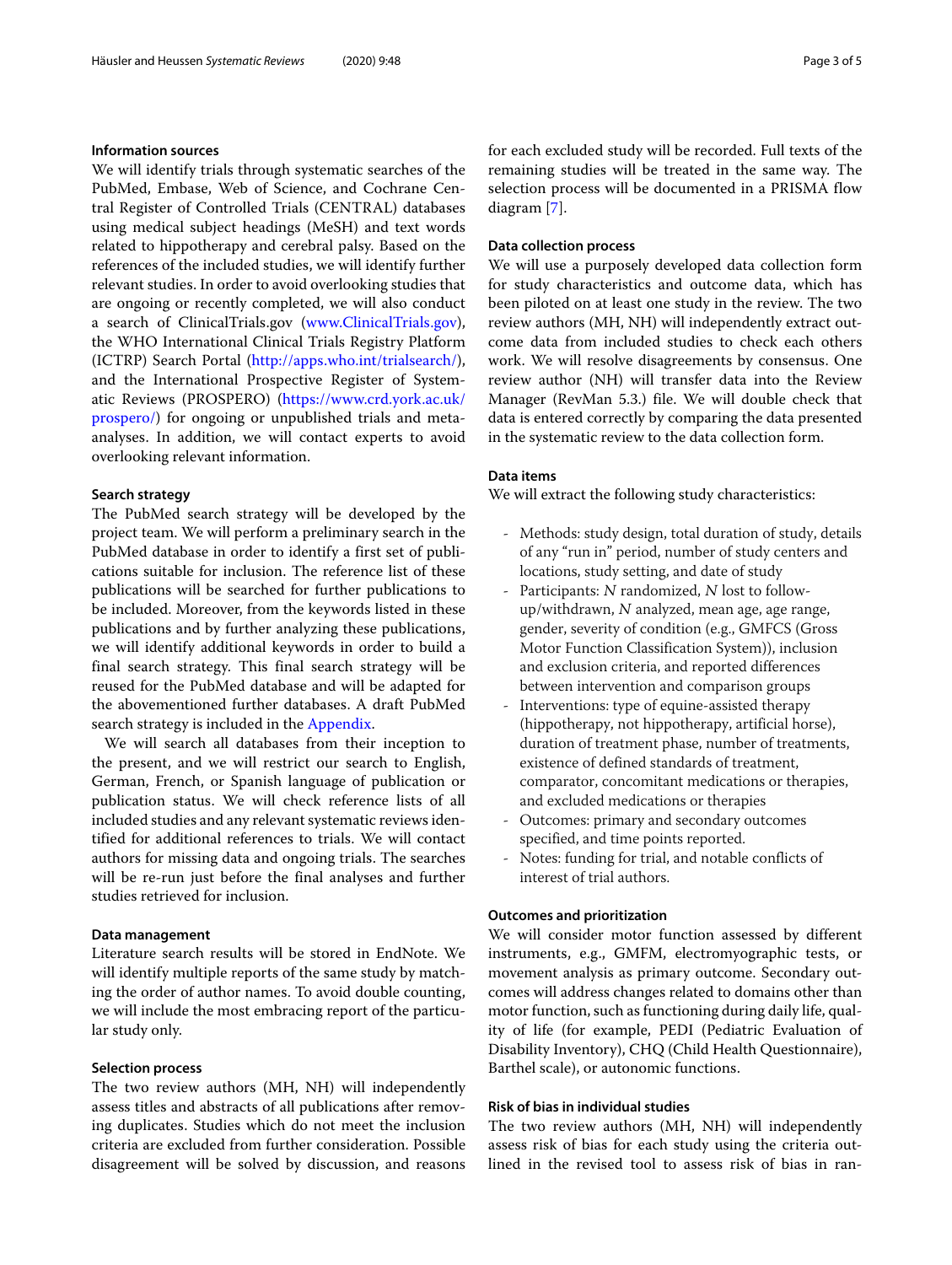domized trials (RoB 2.0) or the ROBINS-I tool (Risk Of Bias In Non-randomized Studies - of interventions), respectively [\(https://sites.google.com/site/riskofbiastool/](https://sites.google.com/site/riskofbiastool /welcome/rob-2-0-tool) [welcome/rob-2-0-tool\)](https://sites.google.com/site/riskofbiastool /welcome/rob-2-0-tool). We will resolve any disagreement by discussion. We will assess the risk of bias according to the following domains:

- Bias arising from the randomization process
- Bias in selection of participants into the study
- Bias due to confounding
- Bias in classification of interventions
- Bias due to deviation from intended interventions
- Bias due to missing outcome data
- Bias in measurement of the outcome
- Bias in selection of the reported result

We will grade each potential source of bias as low risk, some concerns, or high risk and provide a quote from the study report together with a justification for our general judgment as low, moderate, serious, or critical risk of bias. We will summarize the risk of bias judgments across different studies for each of the domains listed.

## **Data synthesis**

We will undertake meta-analyses only where this is meaningful, i.e., if the treatments, participants, and the underlying clinical question are similar enough for pooling to make sense. Otherwise, we will summarize our findings in structured tables and interpret them narratively.

In parallel group trials, we do not expect unit of analysis issues to occur. In simple two treatment-two period crossover trials, patients undergo both treatments. Thus, the number of observations does not match the number of units that were randomized. To take the unit of analysis issue in crossover trials into account, we will estimate the treatment effect as average crossover difference. Given the clinical heterogeneity across trials on cerebral palsy patients and their differences in co-morbidities and comedications, we will use random-effects meta-analysis to produce an overall summary of average treatment effect across trials. We will present results as the pooled metaanalytic effect estimate with corresponding 95% confidence interval, and the estimates of the between study variability  $\tau^2$ , and  $I^2$  to describe the percentage of the variability in effect estimates that is due to heterogeneity. We will analyze dichotomous data as risk ratios (RR) with 95% confidence intervals (CI). For continuous data, we will use the mean difference with 95% CI for outcomes measured in the same way between trials. We will use the standardized mean difference (SMD) with 95% CI to combine data of the primary outcome motor function, which are expected to be measured by using different instruments. We will enter data presented as a scale with a consistent direction of effect. We will visually inspect the forest plots to assess the degree of heterogeneity, in addition to measuring it with the  $I^2$  statistic and  $Q$  test for heterogeneity. If we identify substantial heterogeneity, we will investigate it using subgroup analyses and sensitivity analyses. We will regard heterogeneity as substantial if (a) the  $I<sup>2</sup>$  value is high (exceeding 50%) and (b) there is inconsistency between trials in the direction or magnitude of effects (judged visually), or there is a low  $p$  value ( $\leq 0.10$ ) in the *Q* test for heterogeneity.

We plan to carry out the following subgroup analyses:

- Type of equine-assisted therapy: hippotherapy versus no hippotherapy horse-riding
- Type of horse: therapy with living horses versus therapy with artificial horses
- Duration of therapy

Where subgroup analyses are performed, we will restrict them to the primary outcomes. In addition, we will use the formal test for subgroup interaction in RevMan. We will perform sensitivity analysis by limiting analyses to studies at low risk or some concerns of bias. Moreover, we will explore the impact of using different analysis models to evaluate the robustness of the results. This will be done by fitting a fixed-effect model to the data of the primary outcome.

#### **Meta-bias**

For all included studies, we will check if a registered study protocol is available and whether the protocol was registered before the study was initialized. Moreover, we will screen the outcomes documented in the protocol against the reported outcomes to evaluate potential reporting bias. If we are able to pool more than 10 trials, we will create and examine a funnel plot to explore possible publication bias for the primary outcome by assessing funnel plot asymmetry visually and by using Egger's test at a significance level of 5%. If there are fewer than 10 studies included in the meta-analysis, we will assess publication bias qualitatively based on the characteristics of the included studies.

#### **Confidence in cumulative evidence**

We will judge the confidence of the achieved results using the GRADE (Grading of Recommendations Assessment, Development and Evaluation) approach [\[8\]](#page-4-7).

# **Conclusion**

This is the first systematic review on equine-assisted treatments which aims to differentiate between the effects of true hippotherapy which always requires a certified and specifically trained physiotherapist to conduct treatment and further equine-assisted treatments. It is also the first systematic review which aims at comparing the effects of